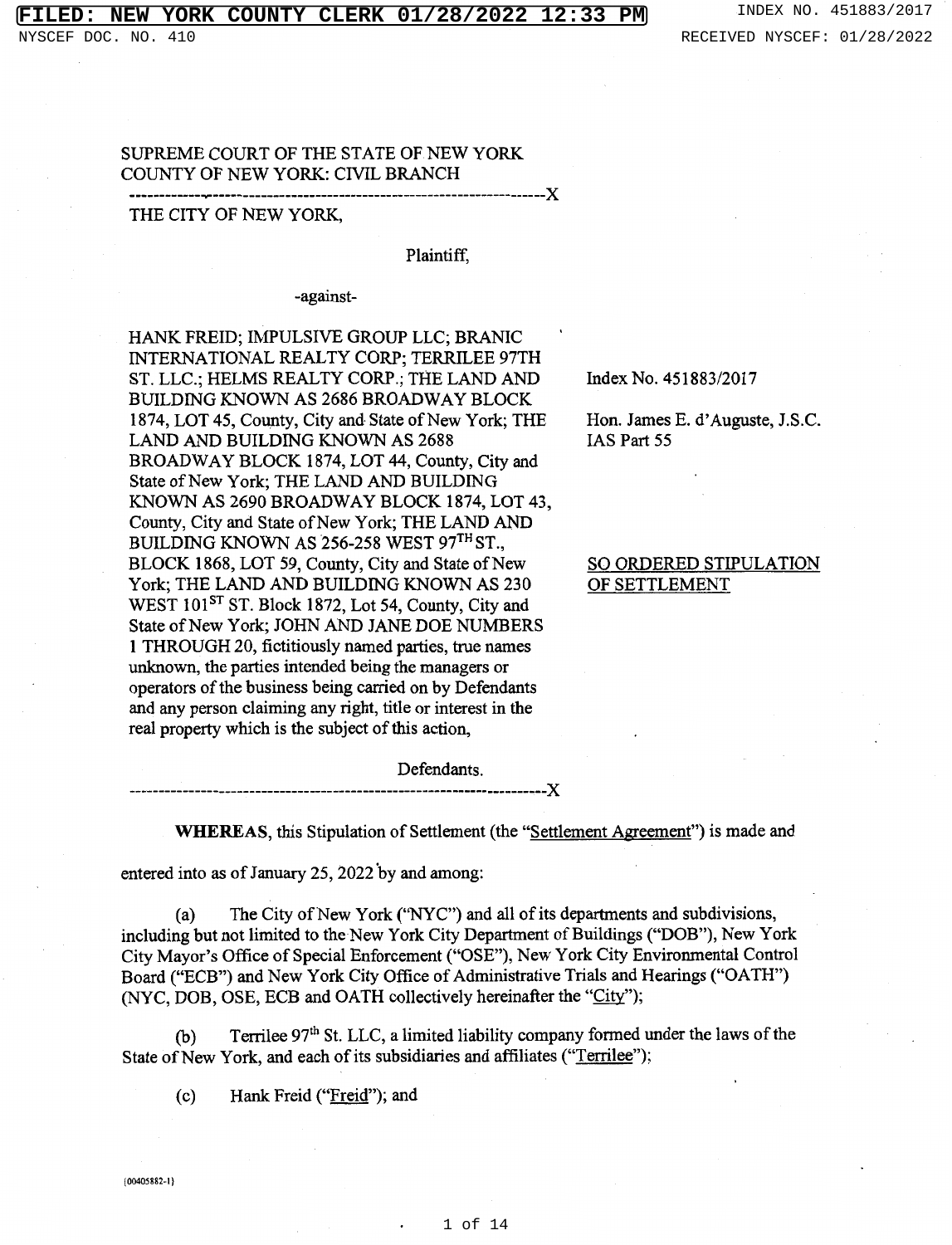( d) Impulsive Group LLC, a limited liability company formed under the laws of the State of New York, and each of its subsidiaries and affiliates ("Impulsive").

WHEREAS, the City, Terrilee, Freid and Impulsive are hereinafter referred to singularly as a "Party" and collectively as the "Parties."

**WHEREAS,** Terrilee owns the following property in the Borough of Manhattan:

The Land and Building Known as 256-258 West 97<sup>th</sup> Street Block 1868, Lot 59, County, City and State of New York ("256-258 West 97th Street"), where the most recent Certificate of Occupancy ("C/O") No. 59417, dated April 8, 1964, states the occupancy classification to be "Old Law Tenement Class A Mult. Dwelling & S.R.O." (the "Terrilee Building").

**WHEREAS,** certain dwelling units in the Terrilee Building are currently occupied on a permanent basis by rent-stabilized tenants, who are protected by the Rent Stabilization Law of 1969 (New York City Administrative Code § 26-501, et seq.) and the Rent Stabilization Code (9 N.Y.C.R.R. § 2520.1, et seq.);

**WHEREAS,** on April 28, 2017, Terrilee and others commenced a lawsuit captioned Terrilee v. Cuomo et al., Index No. 652306/2017 (N.Y. Sup. Ct.) (d' Auguste, J.) against the City and others alleging that the 2011 Amendments to the Multiple Dwelling Law are, among other things, unconstitutional on their face and as applied, and requesting a declaration that their respective use of their respective buildings for transient use is lawful ("MDL Action");

**WHEREAS,** on June 28, 2017, the City commenced a lawsuit captioned City of New York v. Hank Freid et al., Index No. 451883/2017 (N.Y. Sup. Ct.) (d'Auguste, J.) against Freid, Impulsive, Terrilee and others seeking, among other things, a preliminary and permanent injunction preventing, among other things, Terrilee from advertising, maintaining, operating, and permitting the Terrilee Building to be used as a transient (less than 30 consecutive days) hotel or short-term rentals under the existing Certificate of Occupancy for 256-258 West  $97<sup>th</sup>$  Street (the "Terrilee C/O"), and statutory penalties ("Nuisance Action");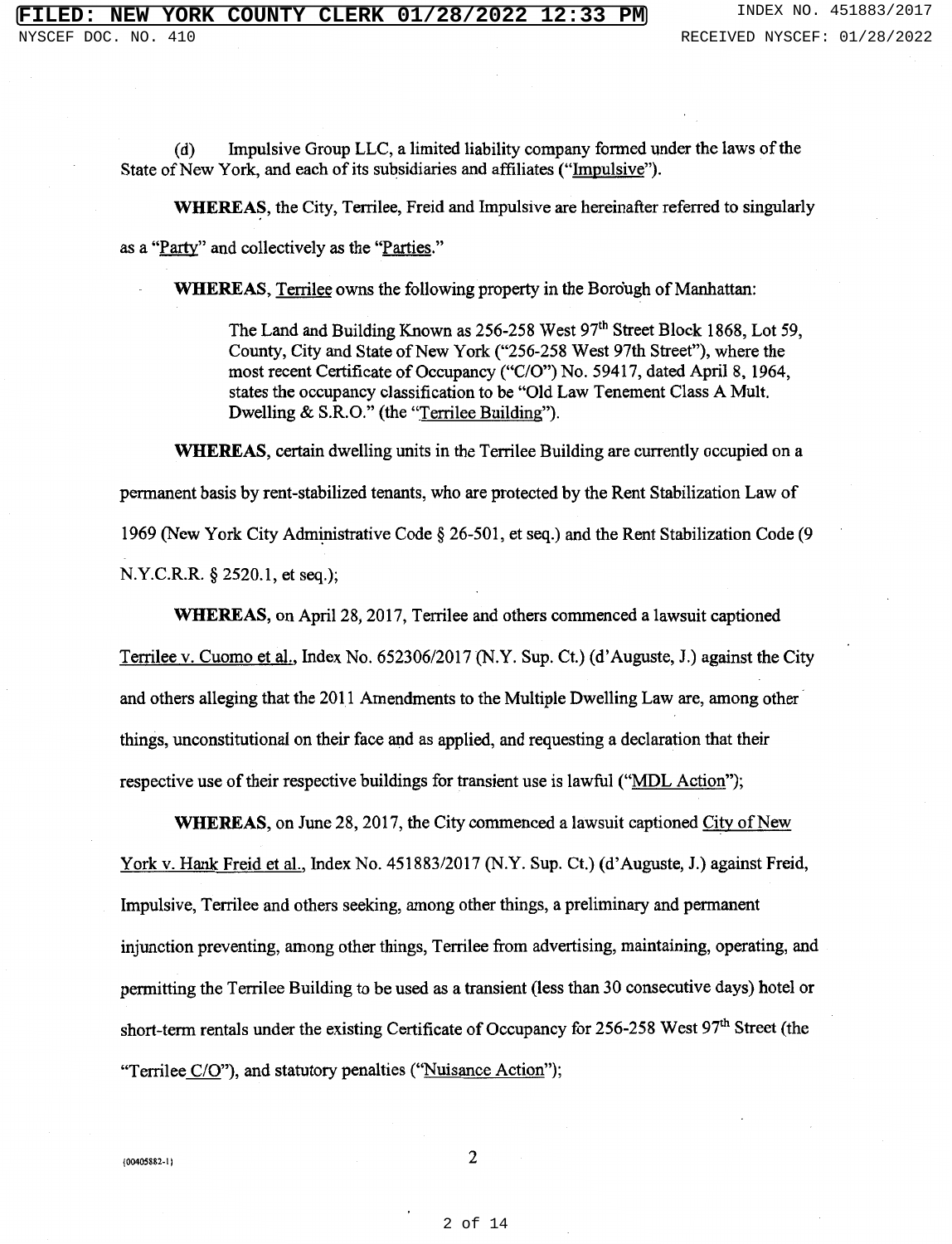**WHEREAS,** in connection with the filing of the Nuisance Action, the City filed an Order to Show Cause seeking a Temporary Restraining Order and Preliminary Injunction and also filed a Notice of Pendency *(lis pendens)* against the Terrilee Building;

**WHEREAS,** on January 8, 2021, Terrilee filed a petition pursuant to Article 78 of the CPLR captioned In re Terrilee 97<sup>th</sup> St. LLC v. The City of New York Office of Administrative Trials and Hearings, et al., Index No. 150265/2021 (N.Y. Sup. Ct.) (d' Auguste, J.) seeking to annul the September 10, 2020, appeal decision rendered by the Office of Administrative Trials and Hearings ("OATH") upholding four summonses issued to Terrilee for using the Terrilee Building in violation of its C/O, the New York City Zoning Resolution, and the New York City Building Code ("Article 78 Petition");

**WHEREAS,** the City has issued civil summonses or Notices of Violation against Terrilee, which arise from or relate to allegations of illegal advertising and operating transient occupancy of the Terrilee Building, including those listed on Schedule 1 hereto (the ''NOVs"), which are currently pending before OATH and/or the ECB ("Administrative Proceedings") (together with the MDL Action, the Nuisance Action, and the Article 78 Petition, the "Actions");

**WHEREAS,** the City asserts that advertising and occupancy of transient use (less than 30 days) in the Terrilee Building violates the Multiple Dwelling Law and the New York City Administrative Code;

**WHEREAS,** Terrilee denies that the advertisement and operation of the Terrilee Building as a transient (less than 30 consecutive days) hotel is unlawful and has challenged the NOVs before OATH and/or the ECB;

**WHEREAS,** on June 30, 2017, the City's application in the Nuisance Action for a Temporary Restraining Order was denied by Justice d' Auguste;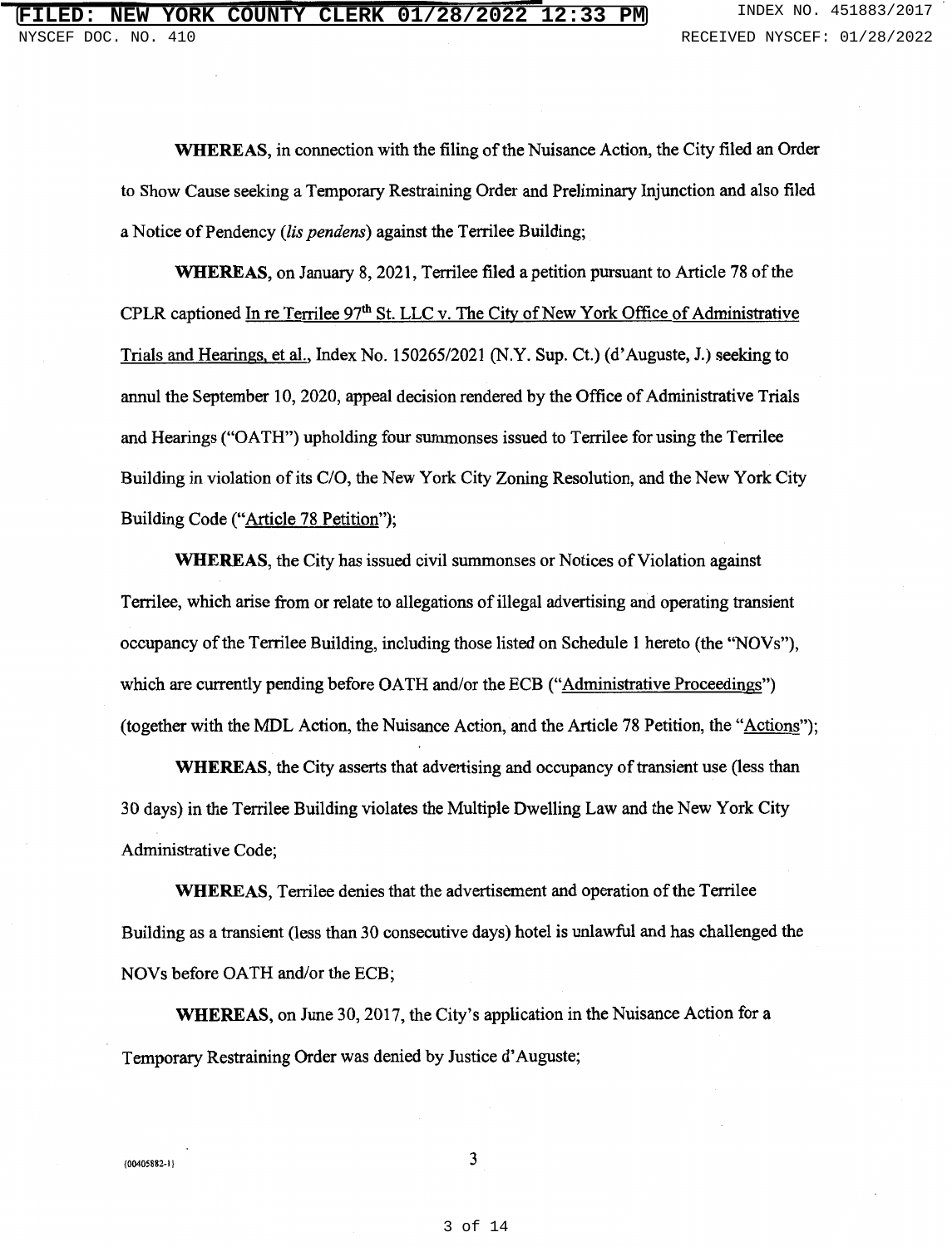**WHEREAS,** on September 23, 2019, the City's second application in the Nuisance Action for a Temporary Restraining Order was denied by Justice d' Auguste;

**WHEREAS,** on November 19, 2019, the City's second application in the Nuisance Action for a Temporary Restraining Order or in the alternative leave to appeal Justice d' Auguste's order declining to sign the City's order to show cause seeking a Temporary Restraining Order was denied by the Appellate Division, First Department;

**WHEREAS,** the City's motion for a preliminary injunction in the Nuisance Action was the subject of a 13-day evidentiary hearing by Justice d' Auguste in 2019 but remains *sub Judice;* 

**WHEREAS,** Terrilee has notified the City that it has entered into a contract for sale of the Terrilee Building, which contract for sale calls for the sale by Terrilee of the Terrilee Building to a purchaser who has informed Terrilee that it has no intention of ever operating the existing Terrilee Building as a transient (less than 30 consecutive days) hotel or for short-term rentals (less than 30 consecutive days) under the existing Terrilee C/O; and

**WHEREAS,** in light of these developments and without any admission of wrongdoing or otherwise by Freid, Impulsive or Terrilee or by the City, and solely in order to avoid further costs and expense oflitigating the Actions with regard to Terrilee's operation of the Terrilee Building, the Parties have agreed to finally resolve and settle all disputes between and among them relating to Terrilee's advertising, maintaining, operating, and permitting the Terrilee Building to be used as a transient (less than 30 consecutive days) hotel or for short-term rentals (less than 30 consecutive days) on the terms described herein.

**NOW THEREFORE,** in consideration of the mutual promises set forth herein, the receipt and sufficiency of which are hereby acknowledged, it is hereby STIPULATED and AGREED by the Parties, and SO ORDERED by the Court, as follows: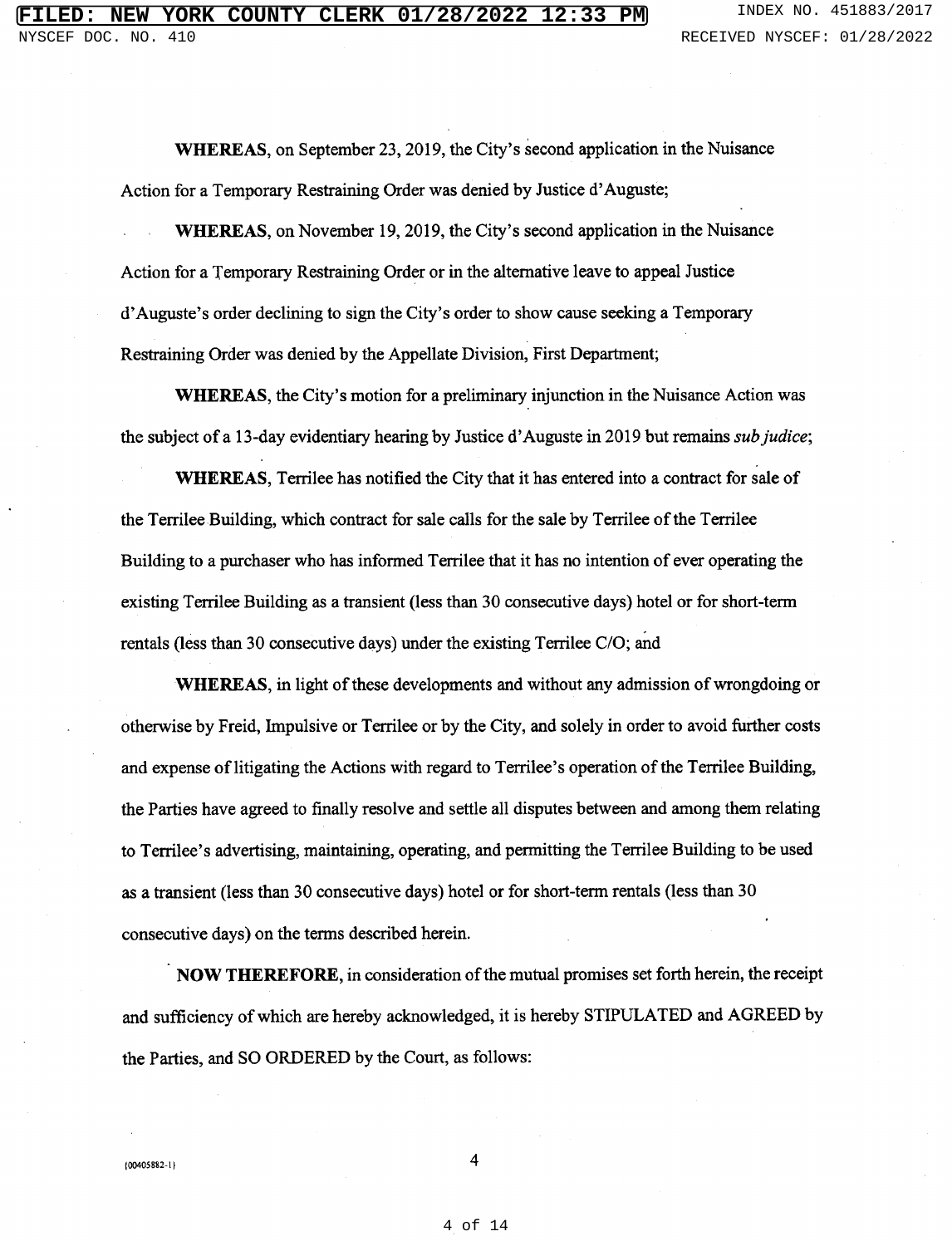1. Upon execution of this Settlement Agreement by the Parties, Terrilee, for itself

and its successors, assigns, purchasers, heirs, grantees, lessees, or any successors in interest

assuming or taking an interest in the Terrilee Building ("Terrilee or Successors") shall:

- 1.1 cease, and not resume, all advertising, booking, and making reservations for transient occupancy in the Terrilee Building and cease renting, permitting, conducting, maintaining, and/or operating, any dwelling unit or units, or establishment, located in the Terrilee Building for transient residential rentals or occupancies of less than thirty (30) consecutive days under the existing Terrilee C/O, and, prior to the closing date of the contract for sale of the Terrilee Building, will provide written confirmation to the City that it has ceased such operations (the "Written Confirmation Notice");
- 1.2 be enjoined permanently and perpetually from renting, permitting, conducting, maintaining, and/or operating, any dwelling unit or units, or establishment, located in the Terrilee Building for transient residential rentals or occupancies of less than thirty (30) consecutive days under the existing Terrilee C/O;
- 1.3 consent to the entry of this Settlement Agreement, So Ordered by the Court, as a permanent injunction barring Terrilee or Successors and the Terrilee Building under the existing Terrilee C/O from renting, permitting, conducting, maintaining, and/or operating any dwelling unit or units, or establishment, located in the Terrilee Building as a transient hotel (less than 30 consecutive days) or short-term rentals (less than 30 consecutive days) at any time in the future;
- 1.4 for the avoidance of doubt, agree that unless and until Terrilee or Successors obtain the required certificates of occupancy, zoning variances, and other necessary permits in compliance with relevant sections of the Multiple Dwelling Law, the Administrative Code of the City of New York, and the Zoning Resolution of the City of New York, use of the Terrilee Building or any part thereof as a transient hotel (less than 30 consecutive days) is prohibited as set forth in the aforesaid permanent injunction set forth above in  $\P$ [[ 1.1-1.3;
- 1.5 voluntarily dismiss, with prejudice, the MDL Action, it being understood and agreed that such dismissal will effect a final release and dismissal of all claims that were brought or could have been brought by Terrilee against the City and other parties in the MDL Action or otherwise concerning the 2011 Amendments to the Multiple Dwelling Law;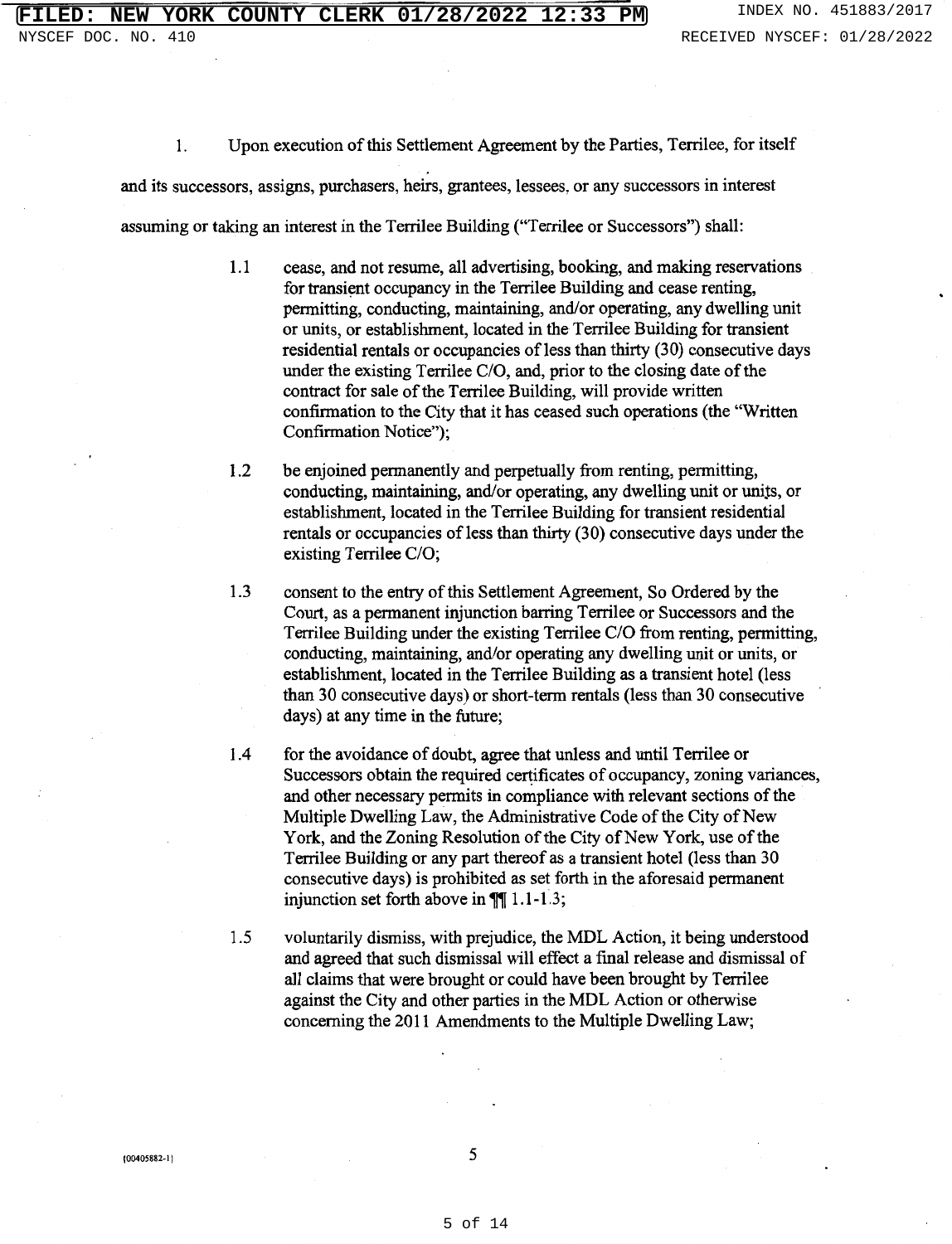- 1.6 voluntarily dismiss, with prejudice, its claims in the Article 78 Petition, it being understood and agreed that such dismissal will effect a final release and dismissal of all claims that were brought or could have been brought by Terrilee against the City in the Article 78 Petition or otherwise concerning the September 10, 2020 OATH appeal decision;
- 1.7 pay the City the amount of One Million One Hundred Thousand Dollars (\$1,100,000) (the "Settlement Amount"), which is consideration for settlement of all of the City's claims that have been made or could have been made against Freid, Impulsive and its members, owners shareholders managers, employees, and agents, Terrilee and its members, owners shareholder, managers, employees, and agents including the managers or operators of the business being carried on by Terrilee and the Terrilee Building in the Nuisance Action and the Administrative Proceedings, as follows:
	- (a) payment of the Settlement Amount will be made in two single payments to be tendered within ten (10) days of the date this Settlement Agreement is So Ordered by the Court; and
	- (b) payment of the Settlement Amount must be made in the following two forms:

(i) bank check, money order(s), or drawn upon an attorney escrow account in the amount of Four Hundred Seventy-Seven Thousand, Four Hundred and Fifty Dollars (\$477,450.00), made payable to the NEW YORK CITY DEPARTMENT OF FINANCE and forwarded by hand or other traceable form of delivery to the CITY, c/o the Mayor's Office of Special Enforcement, 22 Reade Street, 4th Floor, New York, NY 10007, attention: Aron Zimmerman; and

(ii) bank check(s), money order(s), or drawn upon an attorney escrow account in the amount of Six Hundred and Twenty-Two Thousand Five Hundred and Fifty Dollars (\$622,550.00), made payable to THE CITY OF NEW YORK, and forwarded by hand or other traceable form of delivery to the CITY, c/o the Mayor's Office of Special Enforcement, 22 Reade Street, 4th Floor, New York, NY I 0007, attention: Aron Zimmerman.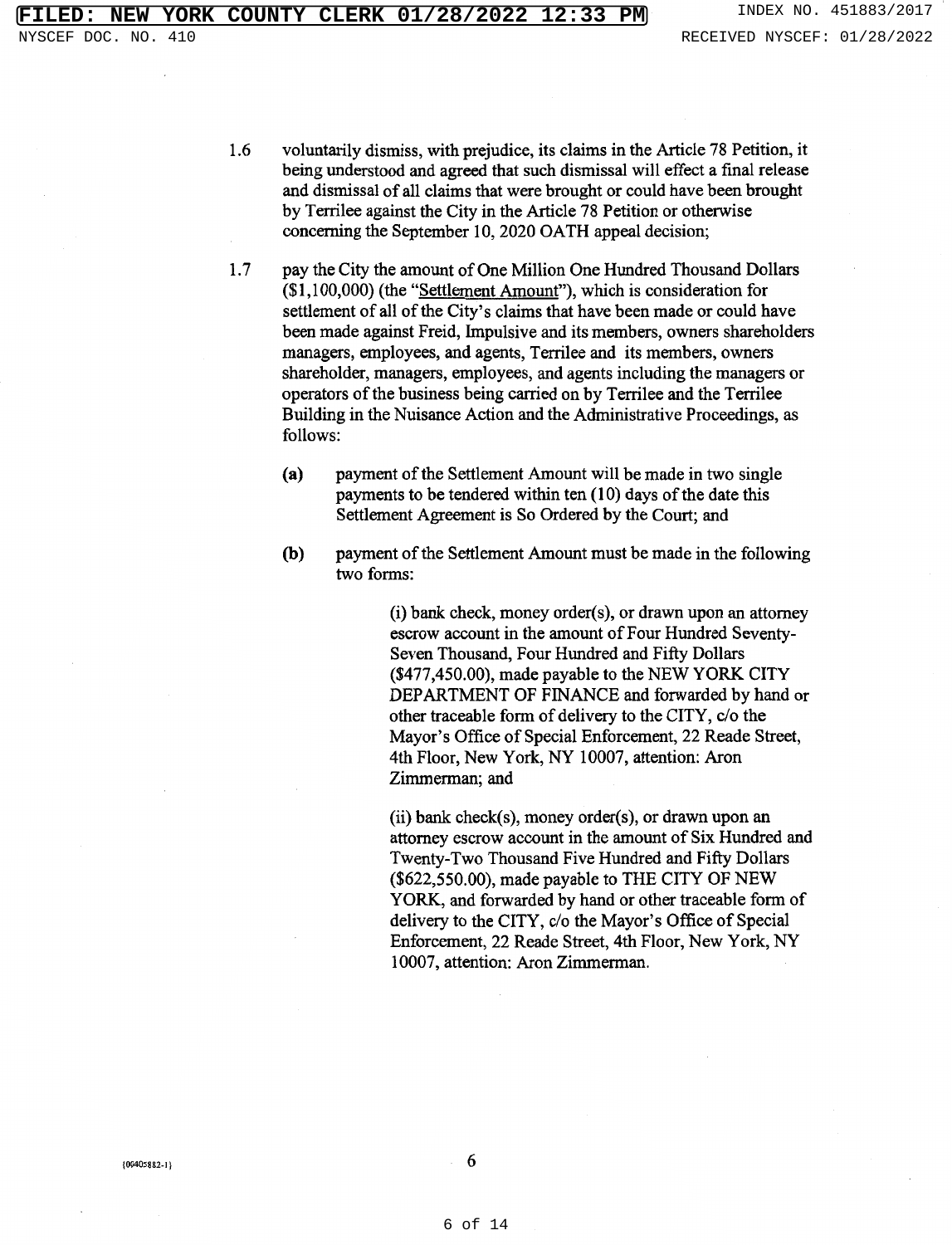- 1.8 within 60 days of the date this Settlement Agreement is So Ordered by the Court cure and certify correction of all the violating conditions specified in the violations issued by DOB, that pertain to the unlawful transient occupancy conditions and activities in the Terrilee Building, as set forth within Exhibit A attached hereto and made part of this So Ordered Stipulation of Settlement
- 2. Upon execution of this Settlement Agreement by the Parties, the City shall:
	- 2.1 discontinue and withdraw its motion for a preliminary injunction against Terrilee and the Terrilee Building in the Nuisance Action;
	- 2.2 dismiss with prejudice all pending claims against all parties relating to Terrilee or the Terrilee Building in the Nuisance Action, it being understood and agreed that such dismissal will effect a final release and dismissal of all claims that were brought or could have been brought by the City against Freid, Impulsive, Terrilee and other parties in the Nuisance Action or otherwise concerning the Terrilee Building;
	- 2.3 release and forever discharge Freid, Impulsive and all of their heirs, executors, members, managers, employees, successors and assigns (the "Releasees") from any and all actions, causes of action, suits, debts, bills, specialties, covenants, contracts, controversies, agreements, promises, variances, trespasses, damages, judgments, sums of money and demands whatsoever, in law or equity, known or unknown, matured or unmatured which the City has or had or may have had against the Releasees arising out of or relating to any and all matters alleged in the Nuisance Action, including but not limited to the operation, management and ownership of the buildings that are the subject of the City's claims in the Nuisance Action;
	- 2.4 execute and deliver to Terrilee's counsel the documents attached hereto as Exhibit B (the ''Vacatur Documents") and all other documents that may be necessary to vacate the Notices of Pendency the City placed against the Terrilee Building. Terrilee's undersigned counsel will hold the Vacatur Documents in escrow pending the full payment by Terrilee of the Settlement Amount to the City. Immediately upon the full payment by Terrilee of the Settlement Amount, Terrilee's counsel shall be permitted to file the Vacatur Documents with the Court and the City will cooperate with Terrilee's counsel to vacate the Notices of Pendency filed against the Terrilee Building.

3. Freid, Impulsive, Terrilee and the Terrilee Building appear by their attorneys

Skadden, Arps, Slate, Meagher & Flom LLP, and Rosenberg, Calica & Birney LLP, who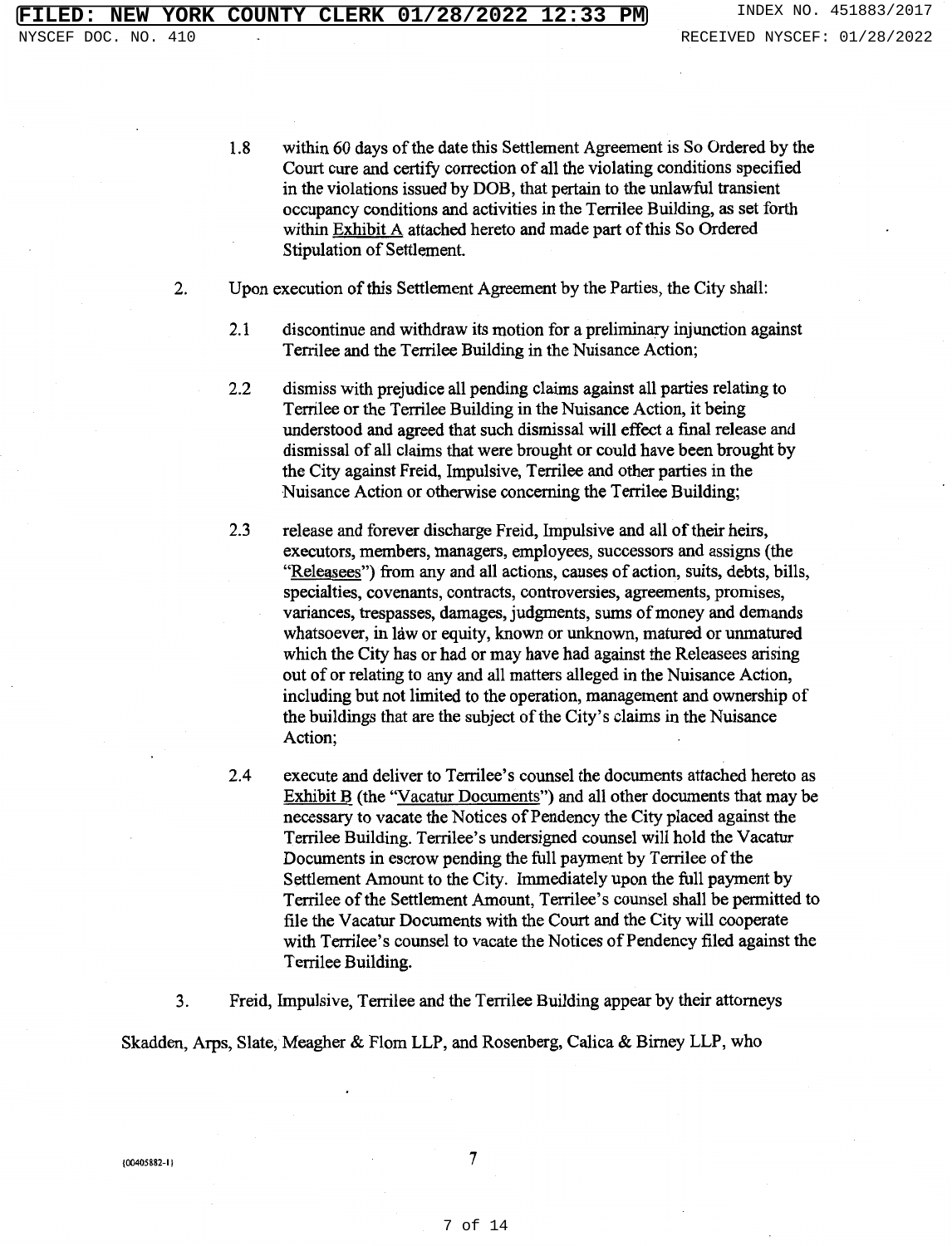represent that they are fully authorized to enter into this Settlement Agreement on behalf of Freid, Impulsive, Terrilee and the Terrilee Building.

4. The City represents to Freid, Impulsive, and Terrilee that it is authorized to enter into this Settlement Agreement and that it has the authority to bind all relevant City agencies to the terms and provisions of this Settlement Agreement.

5. Notwithstanding anything in this Settlement Agreement to the contrary, nothing contained herein shall be construed as an admission of liability of any of the matters alleged in the Actions or otherwise, and neither this Settlement Agreement, nor any of its terms or provisions, nor any of the negotiations or proceedings connected with it, shall be construed as or deemed in any judicial, non-judicial, arbitration or other proceeding, to be evidence of, or a presumption, concession, or admission by any Party hereto of the truth of any fact alleged or the validity of any claim that has been, could have been or in the future might be asserted against any of them, or of any liability, fault, wrongdoing or otherwise by any of them. Freid, Impulsive and Terrilee expressly deny any wrongdoing or liability and the Parties are settling the Actions solely in the interest of compromise and the avoidance of continued expense.

6. All notices, requests, consents, claims, demands, waivers and other communications hereunder shall be in writing and shall be deemed to have been given (a) when delivered by hand (with written confirmation of receipt), (b) when received by the addressee if sent by a nationally recognized overnight courier (receipt requested), (c) on the date sent by email of a portable document format (.pdf) if sent during normal business hours of the recipient, and on the next Business Day if sent after normal business hours of the recipient, or (d) on the third day after the date mailed, by certified or registered mail, return receipt requested, postage prepaid. Such communications must be sent to the respective parties at the following addresses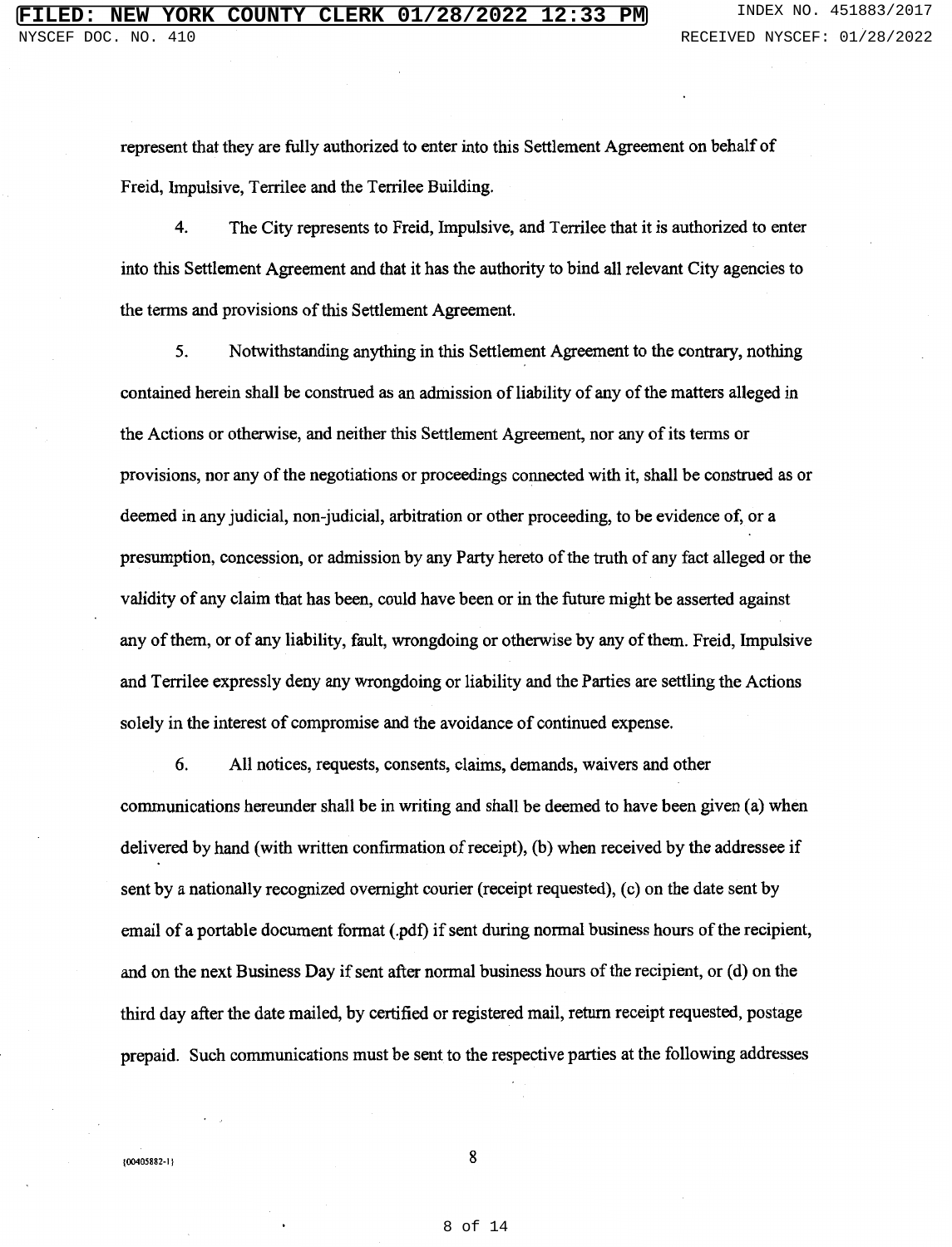( or at such other address for a party as shall be specified in a notice given in accordance with this

Section):

| If to Freid, Impulsive, or<br>Terrilee:                | Terrilee 97 <sup>th</sup> St. LLC<br>132 West 47 <sup>th</sup> Street<br>New York, New York 10036<br>Email: hank@impulsivegroup.com<br>Attention: Hank Freid |
|--------------------------------------------------------|--------------------------------------------------------------------------------------------------------------------------------------------------------------|
| with a copy to (which shall<br>not constitute notice): | Rosenberg, Calica & Birney LLP<br>100 Garden City Plaza #408<br>Garden City, New York 11530<br>Email: Ron@rcblaw.com<br>Attention: Ronald J. Rosenberg       |
| If to the City:                                        | Mayor's Office of Special Enforcement<br>22 Reade Street, 4th floor<br>New York, NY 10007<br>Email: azimmerman@ose.nyc.gov<br>Attention: Aron M. Zimmerman   |

7. This Settlement Agreement shall be governed by and construed in accordance with the laws of the State of New York without giving effect to choice of law or conflicts of law principles.

8. The execution of this Settlement Agreement shall in no way impair or limit the City from enforcing the Nuisance Abatement Law, the Multiple Dwelling Law, the Housing Maintenance Code, the Building Code, the Fire Code, or other provisions of the Administrative Code of the City of New York with respect to any violations thereof in the Terrilee Building that occur on or after the execution of this Settlement Agreement by the Parties. For the avoidance of doubt, this Settlement Agreement does pennanently, finally, and forever resolve and release all existing claims asserted in the Actions and all existing notices of violations asserted in the Administrative Proceedings that the Parties have brought or could have brought against each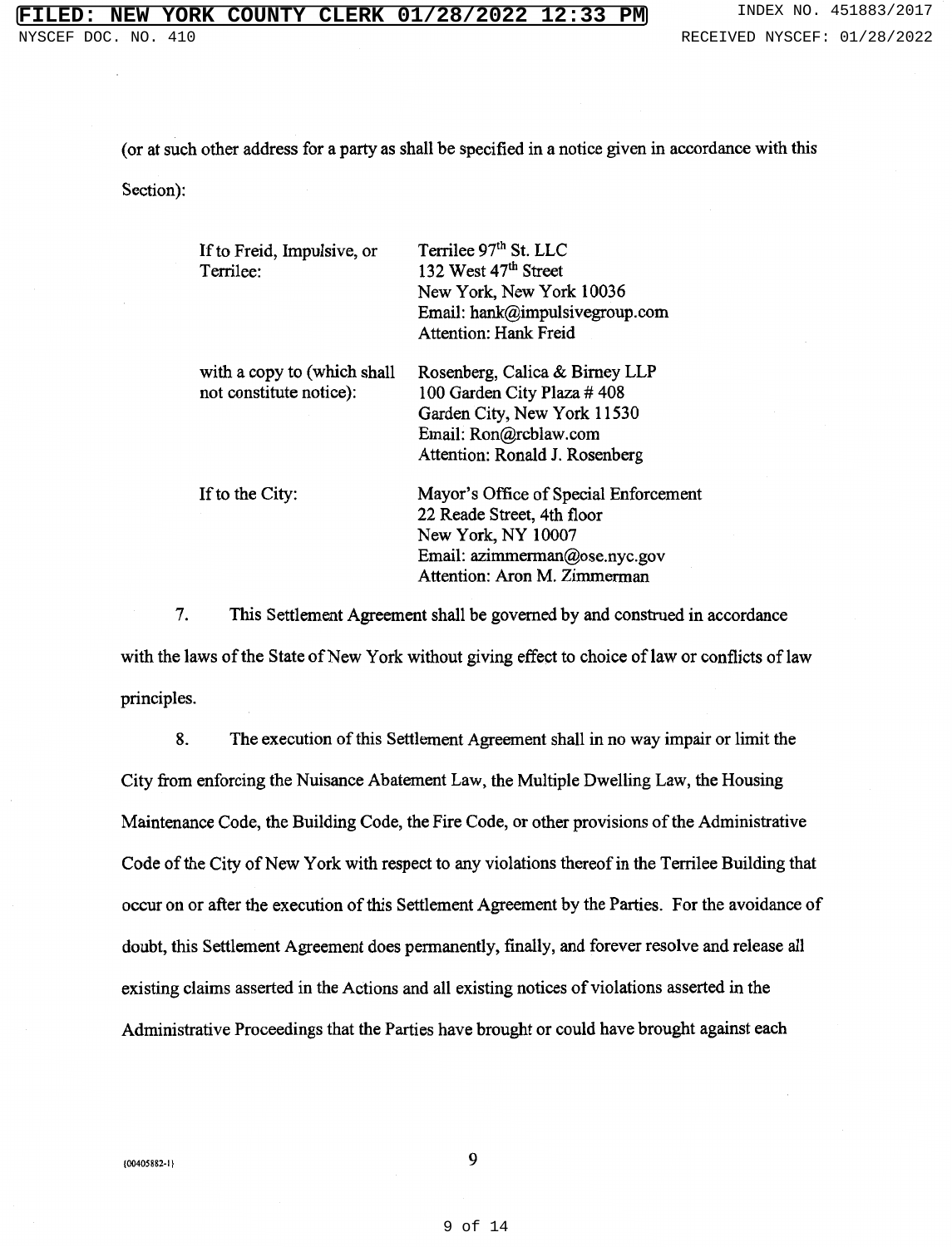other relating to the advertising and occupancy for transient use (less than 30 consecutive days) of the Terrilee Building.

9. The execution of this Settlement Agreement by the City shall not be deemed approval by the City of any of Terrilee's business practices and Terrilee or its representatives shall make no representation to the contrary.

10. This Settlement Agreement shall be final and binding among the Parties and upon their respective heirs, executors, administrators, successors, assigns, parent, or subsidiary organization.

11. This Settlement Agreement constitutes the entire agreement among the Parties hereto with respect to the subject matter hereof and supersedes all prior or contemporaneous agreements, understandings, inducements, or conditions, oral or written, express or implied.

12. The Parties may execute this Settlement Agreement in counterparts, and the execution of counterparts shall have the same effect as if the Parties had signed the same instrument.

13. The Parties agree that this Settlement Agreement shall be submitted to the Court, by the City, to be "So Ordered" by New York County Supreme Court Justice James E. d'Auguste.

THIS SPACE INTENTIONALLY LEFT BLANK-SIGNATURE PAGE FOLLOWS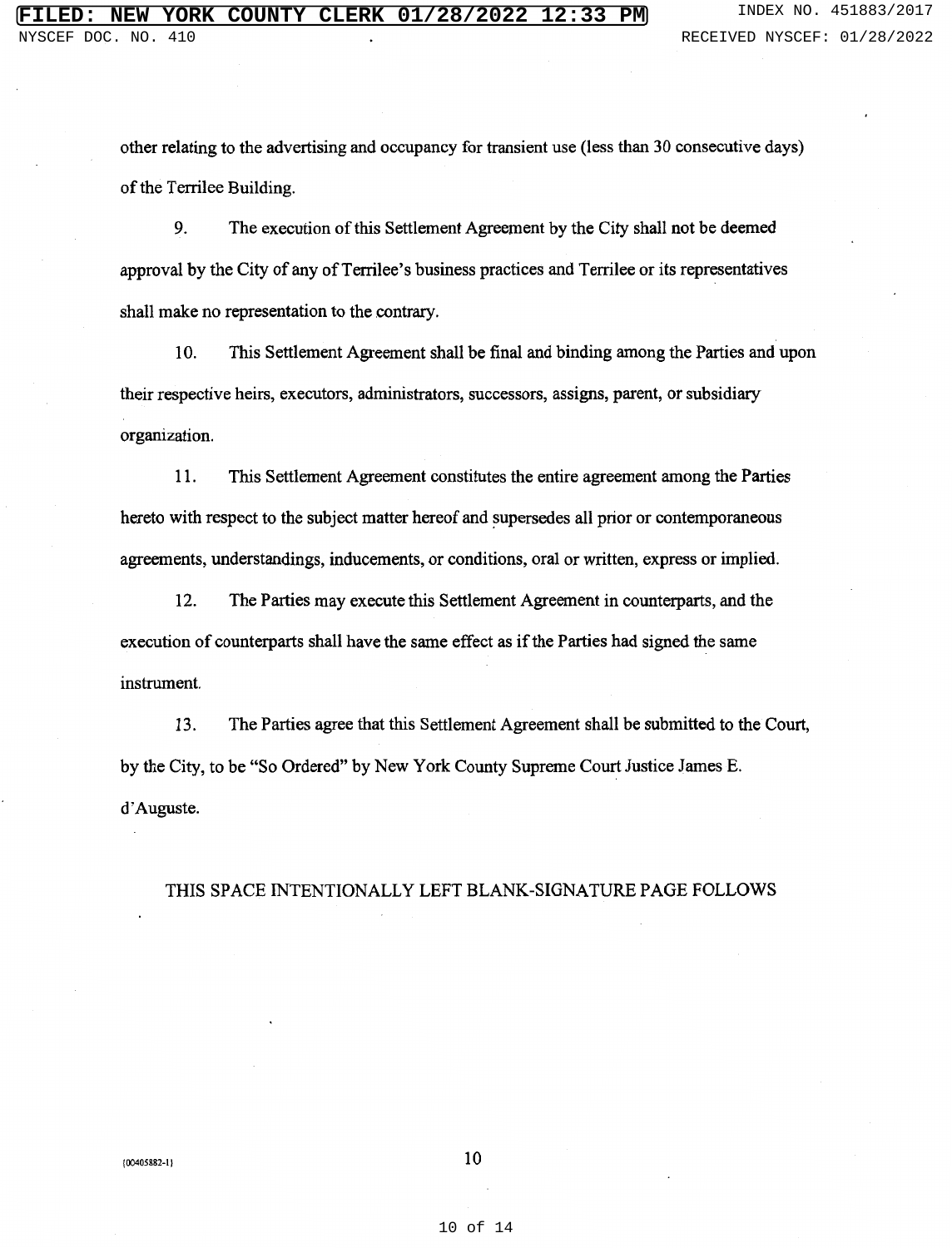# **FILED: NEW YORK COUNTY CLERK 01/28/2022 12:33 PM** INDEX NO. 451883/2017

Dated: January 26, 2022

**GEORGIA M. PESTANA CORPORATION COUNSEL, CITY OF NEW YORK** 

By: Aron M. Zimmerman Special Assistant Corporation Counsel Mayor's Office of Special Enforcement 22 Reade Street, 4<sup>th</sup> Floor New York, NY 10007

Dated: January , 2022

TERRILEE 97TH ST. LLC.

 $x$   $\mu$   $\beta$ 

Title: President 132 W. 47<sup>th</sup> Street New York, NY 10036

**IMPULSIVE GROUP LLC.** 

By: Hank Freid . Title: President 132 W. 47<sup>th</sup> Street New York. NY 10036

HANK FREID<br> $\times$   $\frac{1}{\sqrt{1-\frac{1}{1}}\sqrt{1-\frac{1}{1}}\sqrt{1-\frac{1}{1}}}}$  Street HANK FREID<br>X<br>Hank Freid

132 W. 47<sup>th</sup> Street New York. NY 10036

ROSEMBERG CALLEX & BIRNEY LLP

. Rongd J. Rosenberg 00 Garden City Plaza # 408 Garden City, New York 11530

SO ORDERED: **AUGUSTE, J.S.C. JAMES** Index No. 451883/2017)

ICNISlft-11

11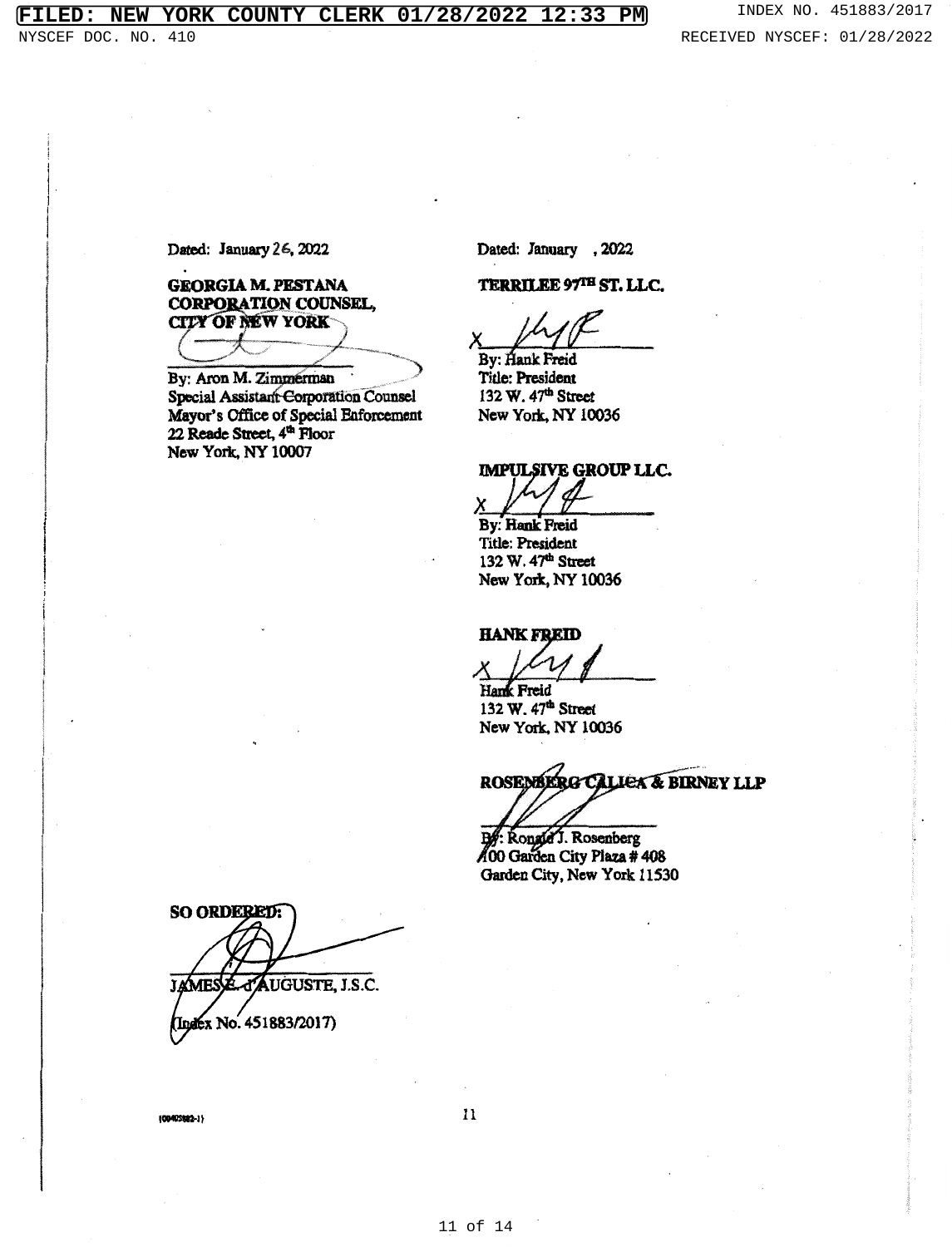### **SCHEDULE 1**

**270 Notices of Violation and** 63 **Advertising Summonses issued to Terrilee** 97th St. LLC and **pending before the Office of Administrative Trials and Bearings:** 

Notice of Violation Nos.: 35151551M, 35151552Y, 35151553X, 35151554H, 35151556L, 35151557N, 35151558P,35151559R,

35137864M,35137865Y,35137866X,35137867H,35137868J,35137905J,35137906L, 35137907N,

352204392,35220440X,35220441H,35220442J,35220443L,35220444N,35220445P, 35220526R, 35220529M, 35220530J, 3522053 lL, 35220536K, 35220539X, 35220540N, 35220541P, 35220542R, 352205432, 35220544K, 35220545M, 35220546Y, 35220547X, 35220548H, 35220549J, 35220550R, 352205512, 35220552K, 35220553M, 35220554Y, 35220555X, 35220556H,

35450280J, 35450281L, 35450282N, 35450283P, 35450284R, 354502852, 35444040J, 35444041L,35444042N,35444043P,35444044R,354440452,35444046K, 35444047M, 35444048Y, 35444049X, 35450456Y, 35450457X, 35450458H, 35450459J, 35450460R, 354504612, 35450462K, 35450463M, 35450464Y, 35450465X,

35462118J,35462119L,35462121K,3S462122M,35462123Y,

3S462S96Y, 35462S97X, 35462598H, 35465914Y, 35465915X, 35465916H, 354659171, 35465918L, 35465919N, 35465920K, 35465921M, 3S46S922Y, 3S46S923X, 35465924H, 35466031P, 35466032R, 354660332, 35466034K, 35466035M, 3S466036Y, 35466037x, 35466038H, 354660391, 35466040R, 3S4660412, 35466042K, 35466043M,35466044Y,35466045X,35466046H,35466047J,35466048L, 35466049N,35466098J,35466099L,35472600R,354726012,35472602K,35472603M, 35472604Y,35472607J,35472608L,35472609N,35472611M,35472612Y, 35472613X,35472615J,35472616L,35472617N,35472618P,35472619R,35472620Y, 3S472621X, 35472622H, 354726231, 35472624L, 35472625N, 35462371N, 35462372P, 35462373R,354623742,3546257SP,35462576R,35462578K,35462581L,35462582N, 35462584R,35462588Y,35462591P,35462592R,354625932,3S462594K, 35462595M,

35585950H,35585951J,35585952L,35585953N,35585954P,355859SSR,355859562, 355859S7K,35585958M,35585959Y,35585960L,35585961N,35585962P, 35585963R, 355859642, 35585965K, 35585966M, 3S585967Y, 35585968X, 35585969H, 35585970P, 35585971R, 355859722, 35585973K, 35585974M, 35585975Y, 35585976X, 35585977H, 355859781, 35585979L, 355859802, 35585981K, 35585982M, 35585983Y, 35585984X, 35585985H, 35585986J, 35585987L, 35585988N, 35585989P, 35585990M, 35585991Y, 35585992X, 35585993H, 35585994J, 35585995L,35585996N,35585997P,35585998R,355859992,35586025P,35586026R, 355860272,35586028K,35586029M,35586030J,35586031L,35586032N,35586033P,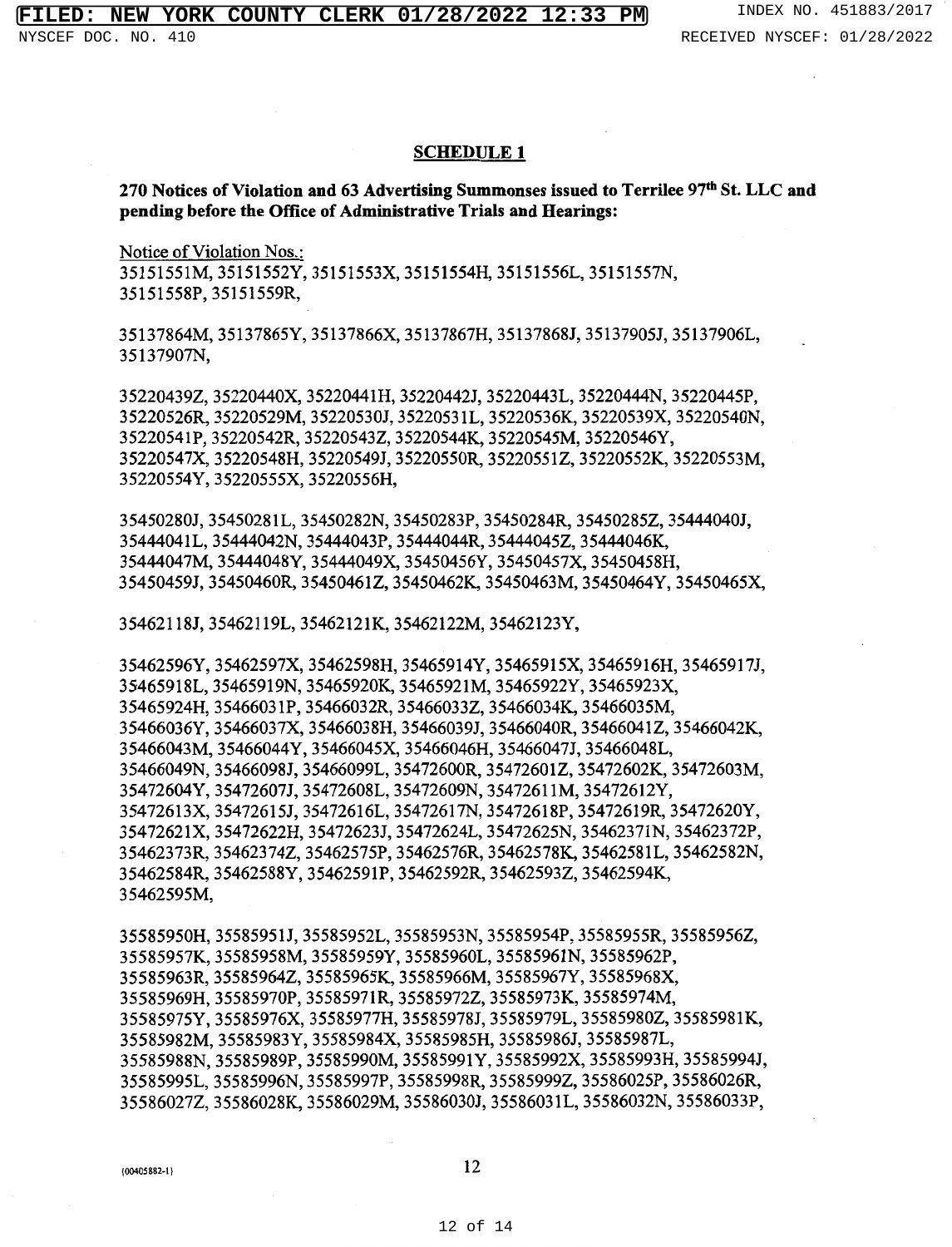35586034R,355860352,35586036K,35586037M,35586038Y,35586039X, 35586040N, 35586041P, 35586042R, 355860432, 35586044K, 35586045M, 35586046Y,35586047X,35586048H,35586049J,35586050R,355860512,35586052K, 35586053M, 35586054Y, 35586055X, 35586056H, 35586057J, 35586058L, 35586059N, 35586060K, 35586061M, 35586062Y, 35586063X, 35586064H, 35586065J,35586066L,35586067N,35586068P,35586069R,35586070Y,35586071X, 35586072H,35586073J,35586074L,35586075N,35586076P,35586077R,355860782, 35586079K,3S586080H,35586081J,35586082L,35586083N,35586084P,35586085R, 355860862, 35586087K, 35586088M, 35586089Y, 35586090L, 35586091N, 35586092P,35586093R,355860942.

#### Advertising Summons Nos.:

0195530565,0195530574,0195530583,0195530592,0195530601,0195530610, 0195535230,0195535240,0195535259,0195530510,0195530529,0195530538, 0195530517,0195530556,0195535221,

0195530840,0195530803,0195535780,0195530913,0195535771,0195535762,0195530996, 0195531005,0195530987,0195530868,0195530904,0195530812,0195530830,0195530922, 0195530821,0195530859,0195530877,0195530886,0195530895,0195530931,0195530940, 0195530950,0195530969,01955J0978,

0195529703,0195529712,0195529721,0195529730,0195529740,0195529759,0195524762, 0195524771,

0195523159,0195523168,0195523011,0195523020,0195523130,0195523140,0195523094, 0195523103,0195523112,0195523121,0195523036,0195523049,0195523058,0195523067, 0195523076,0195523085.